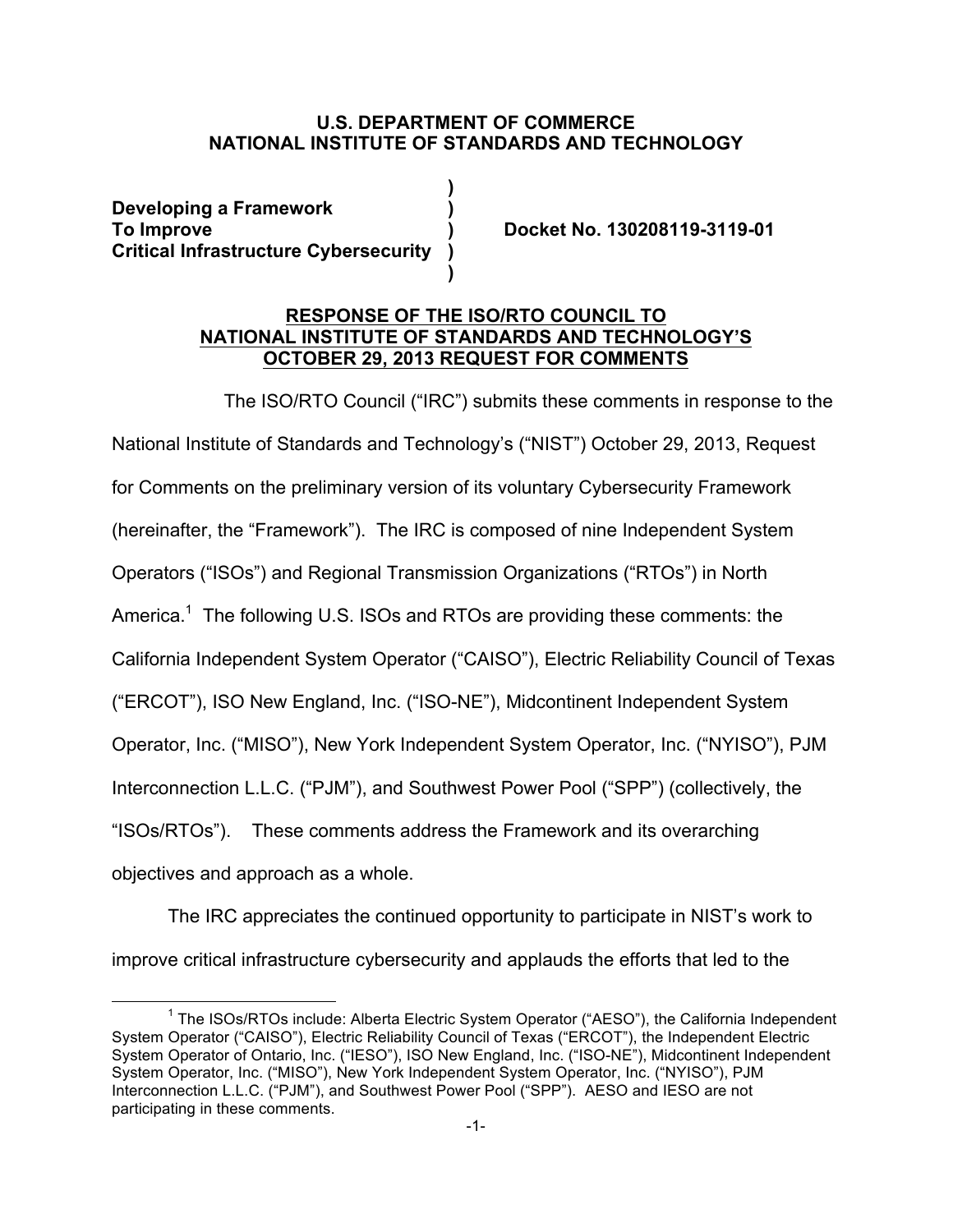creation of the Framework. We believe that the Framework provides a good foundation for structuring an effective and holistic cybersecurity program.

 The IRC observed in its February 26, 2013 "*Response to NIST's Initial Request for Information*" that each ISO/RTO has a risk management program that includes a comprehensive program for addressing cybersecurity risks that draws from both the mandatory and enforceable NERC CIP reliability standards<sup>2</sup> and other industry standards and guidelines. Importantly, each ISO/RTO organizes its program differently based on its specific structure, operating characteristics, responsibilities, and risk assessments. As is noted in Section 1.2 of the Framework, "organizations vary widely in their business models, resources, risk tolerance, approaches to risk management, and effects on security, national economic security, and national public health or safety." For this reason, each organization must employ "a comprehensive risk management approach [that] provides the ability to identify, assess, respond to, and monitor cybersecurity-related risks and provide organizations with the information to make ongoing risk-based decisions." The IRC fully supports this manner of risk-driven cybersecurity. A risk-based methodology—such as Identify, Protect, Detect, Respond, and Recover—provides the best means for organizations to appropriately deploy resources for cybersecurity purposes.

 Respond, and Recover" approach is consistent with and complementary to the best- practices and mandatory standards adopted by the ISOs/RTOs and electricity subsector. This approach is consistent with the increasing emphasis placed by the The IRC believes that the Framework's use of the "Identity, Protect, Detect,

 $\overline{a}$ 

 $2$  The NERC CIP standards include requirements regarding the physical security of critical cyber assets and senior management's roles and responsibilities with regard to cyber security practices.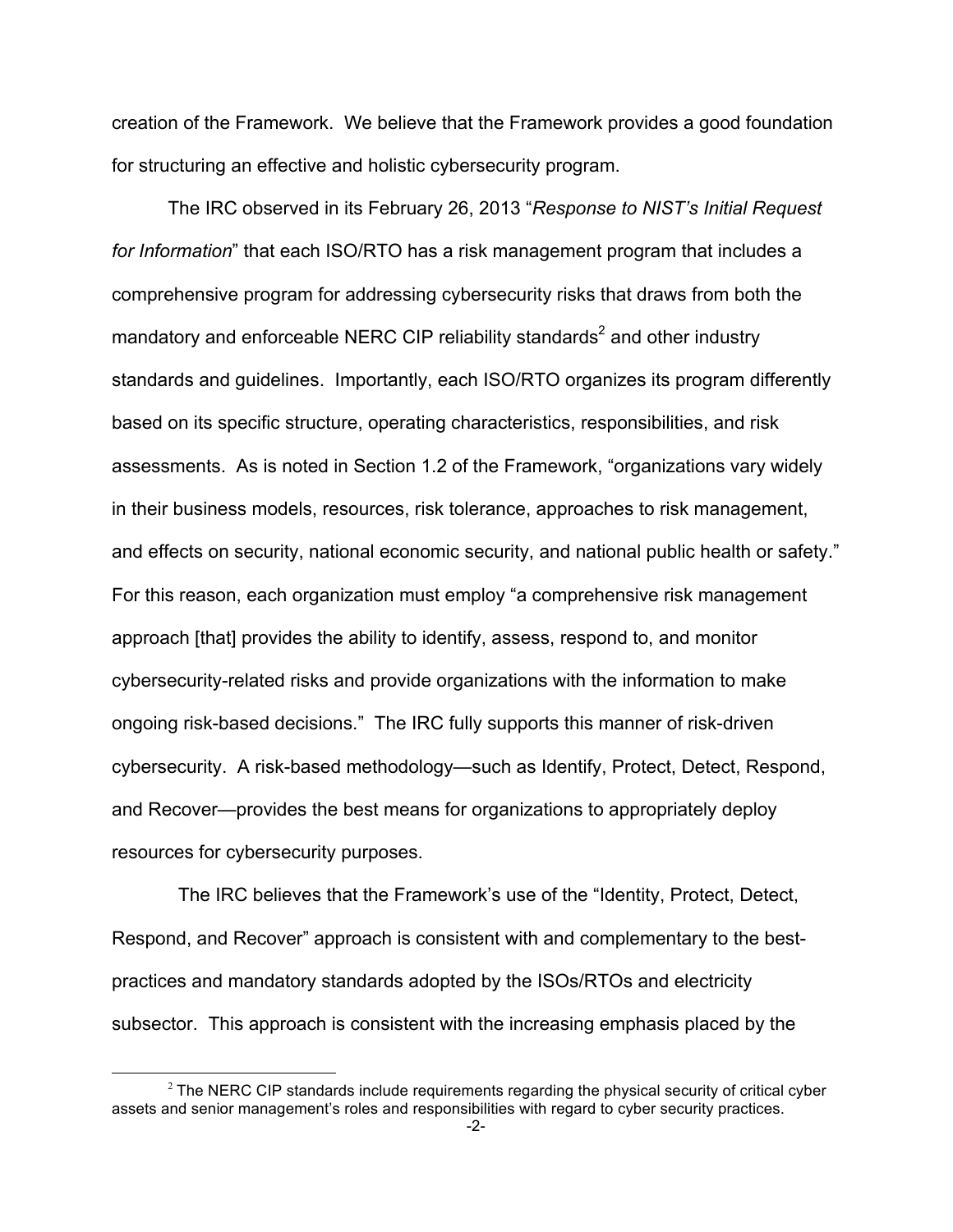Federal Energy Regulatory Commission ("FERC") and North American Energy Reliability Corporation ("NERC") on developing cybersecurity programs that identify, manage, and mitigate entity-specific risks.

 As is noted in the prior IRC comments on the Framework, the electricity subsector oversees significant critical infrastructure and, for that reason, has been at the forefront of addressing cybersecurity for years. ISOs/RTOs have a long history of developing and complying with reliability standards, including cybersecurity requirements. Given the collective experience of both ISOs/RTOs and the electricity subsector as a whole, the IRC previously encouraged NIST to establish an overarching framework that recognizes, accommodates and complements the extensive cybersecurity standards in use within this and other industry sectors. The IRC believes that the Framework has effectively recognized and responded to that concern by acknowledging that, while the Framework may represent a starting point for some in developing a cybersecurity program, for other industries it will complement, "and does not replace, an organization's existing business or cybersecurity risk management process and cybersecurity program."

 the Framework maintain its current, flexible approach that can be further developed and enhanced, as appropriate, on an entity or sector level. The IRC, for instance, has successfully collaborated with the Department of Energy, its Sector Specific Agency, on initiatives like developing best practices for securing smart grid technologies, participating in federally-funded research projects to develop advanced cybersecurity technologies for the energy sector, and conducting training exercises for advanced To that end, as NIST moves toward finalizing the Framework, the IRC urges that

-3-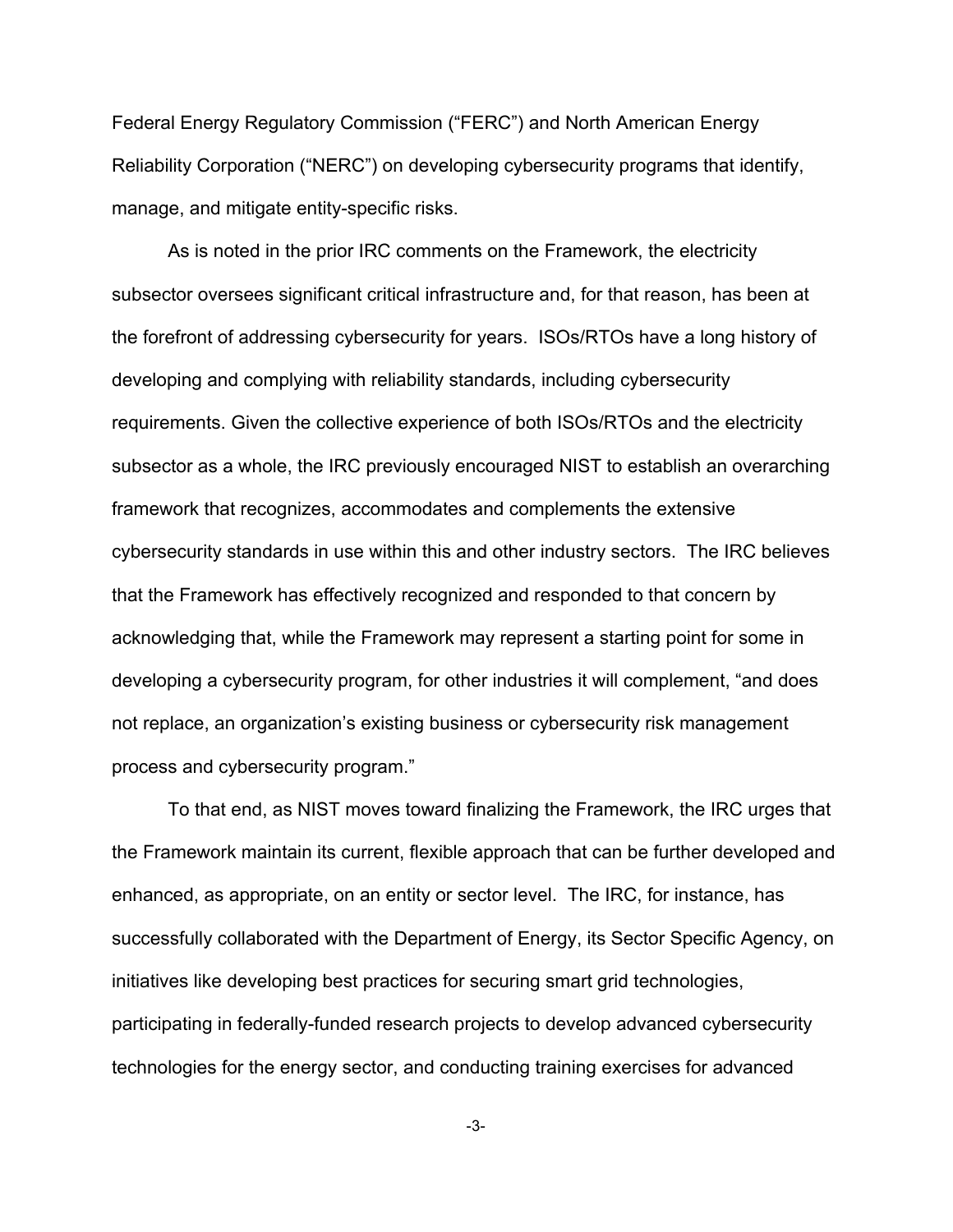techniques in computer network defense. These projects represent a successful sector- specific approach to cybersecurity that NIST should encourage. The Framework, as presently drafted, avoids prescriptive, one-size-fits-all "solutions" to cybersecurity challenges. In this way, the Framework will permit and encourage risk-driven, industry- appropriate cybersecurity that will best enable the efficient use of cybersecurity resources. The IRC urges NIST to maintain this approach as the Framework is finalized, implemented, and reviewed for later updates.

 In sum, the IRC believes that the Preliminary Framework provides a strong approach for effective cybersecurity, and—for the electricity subsector—an additional opportunity to, in the Framework's own words, "use its current processes and leverage the Framework to identify opportunities to improve [ISO/RTO] management of cybersecurity." The IRC looks forward to additional opportunities to support the development and enactment of the Framework.

## Respectfully submitted,

 Nancy Saracino General Counsel Deputy General Counsel Anna McKenna Assistant General Counsel, Regulatory 250 Outcropping Way Folsom, California 95630 */s/ Nancy Saracino*  Roger Collanton **California Independent System Operator Corporation**  amckenna@caiso.com

 */s/ Carl F. Patka*   **New York Independent System**  Carl F. Patka Assistant General Counsel Christopher Sharp Compliance Attorney Raymond Stalter Director of Regulatory Affairs **Operator, Inc.**  10 Krey Blvd. Rensselaer, New York csharp@nyiso.com